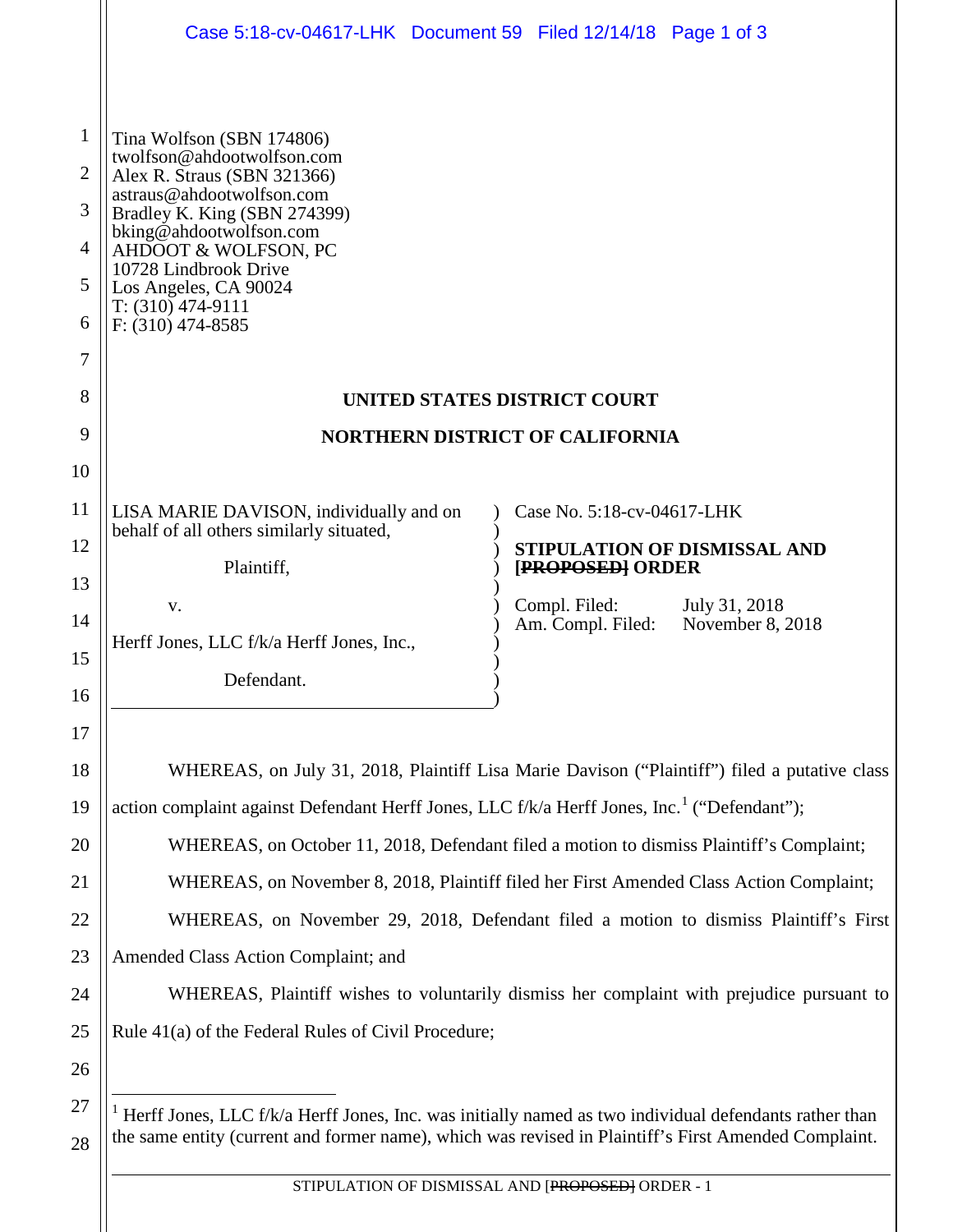1

2

3

4

5

6

7

8

9

10

11

12

13

14

15

16

17

18

19

20

21

22

23

24

25

26

27

28

THEREFORE, IT IS HEREBY STIPULATED by the parties that: (1) The above-captioned action shall be dismissed with prejudice pursuant to Rule 41(a). (2) The parties shall bear their own respective attorney's fees, expenses, and costs. **IT IS SO STIPULATED.** Dated: December 14, 2018 **WHITFIELD BRYSON & MASON, LLP** BY: */s/ Daniel Bryson* Daniel K. Bryson\* Patrick Wallace\* WHITFIELD BRYSON & MASON, LLP Gary Mason\* Jennifer S. Goldstein (SBN 310335) WHITFIELD BRYSON & MASON, LLP Tina Wolfson (SBN 174806) Bradley King (SBN 274399) Alex R. Straus (SBN 321366) AHDOOT & WOLFSON, PC Matthew R. Pearson\* GRAVELY & PEARSON, LLP Gregory F. Coleman\* William A. Ladnier\* Mark E. Silvey\* Adam A. Edwards\* GREG COLEMAN LAW PC *Attorneys for Plaintiffs* \* Admitted *pro hac vice* Dated: December 14, 2018 **BLANK ROME LLP** */s/ Ana Tagvoryan* Ana Tagvoryan (SBN 246536) Justin M. Brandt (SBN 278368) Erika R. Schulz (SBN 313289) Case 5:18-cv-04617-LHK Document 59 Filed 12/14/18 Page 2 of 3

> *Attorneys for Defendant Herff Jones, LLC fka Herff Jones, Inc.*

BLANK ROME LLP